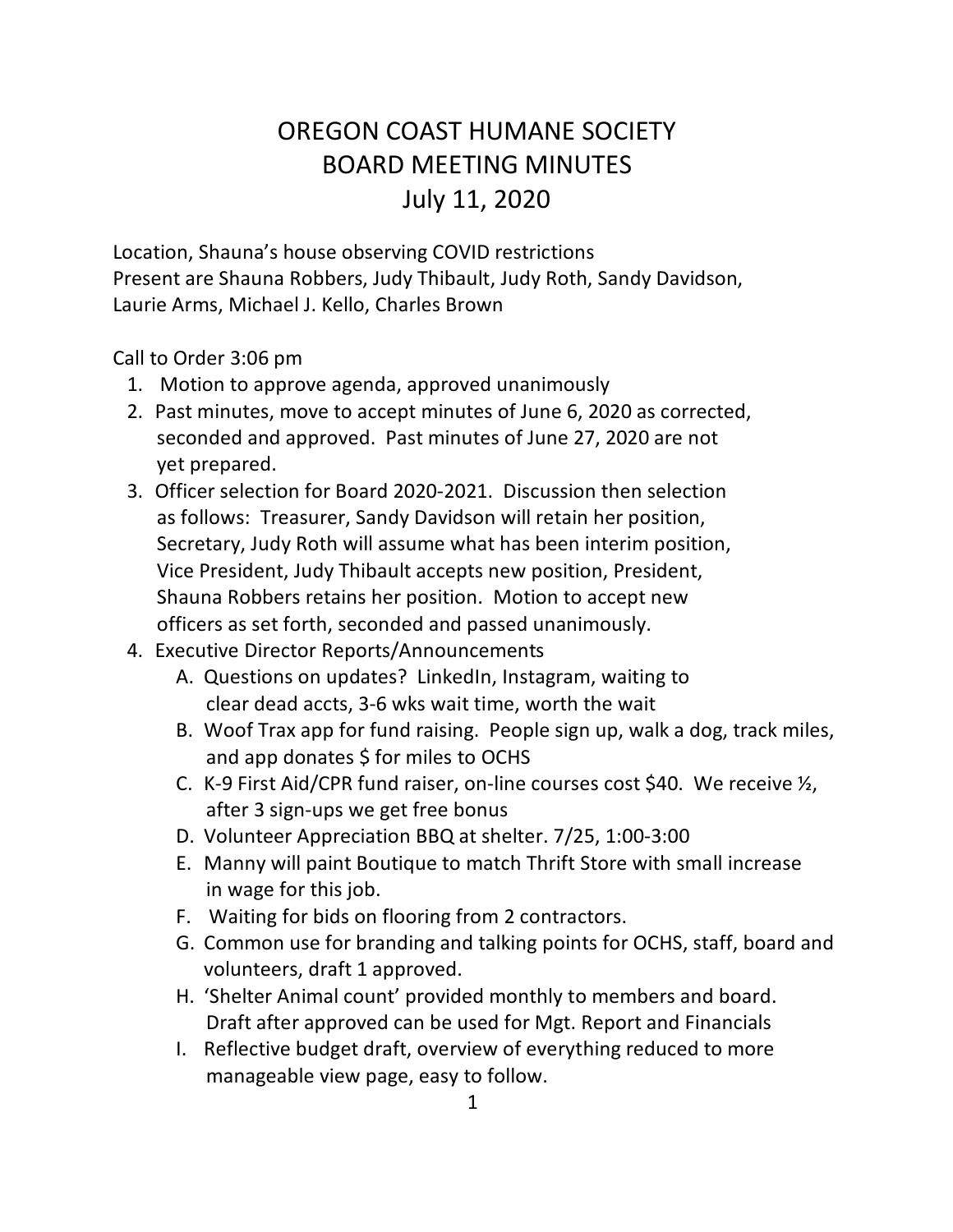## OREGON COAST HUMANE SOCIETY MINUTES JULY 11, 2020 (cont.)

- J. Logo talk, New logo. We love new design, contains wave, Rhododendron, dog and cat, and OCHS. Roll it out.
- K. Wrap Thrift Store Truck with new finish and logo.
- L. Handed info over to person who will be handling eBay. Ready to go. Great items will be entered on other sites also.
- M. Communication to members is improving. Simple report on budget, financial position, update from the Board quarterly. Animal statistics, and happenings will be monthly

## 5. President's report

- A. Newport house is for sale, \$175K for house, \$75K adjacent lot.
- B. Webinar on How to Prepare extensive paperwork for loan forgiveness (PPP) \$63.5K
- C. Board members will sign and hand in copies of 'agreements' to keep in the fireproof vault at shelter
- D. Retail Committee trying to bring more foot traffic into Boutique. Need better flow from T.S.
	- 1. Add garage to back side of T.S. for storage. City needs to confirm bldg. and breezeway
	- 2. Dog cutouts need to be painted decoratively for outside T.S.
	- 3. Possible to have better drop-off point? Some folks can't maneuver drop off and parking.
- E. Help for virtual fund raiser, looking for committee.
- F. We want to recognize a member who has left Board for health reasons. Decided on gift certificates and signed card.
- 6. Treasurer's report
	- A. Request a motion for an internal audit. Last was a 'compilation' completed by an outside firm in 2014. "Motion to approve conducting an internal audit to ensure accurate records, review and strengthen financial controls, verify data to create a cleaner picture of current financial health while creating safeguards to protect OCHS assets and reputation." Motion seconded, discussion ensued, and motion was unanimously passed. Audit team has been named, including volunteers and Board VP.